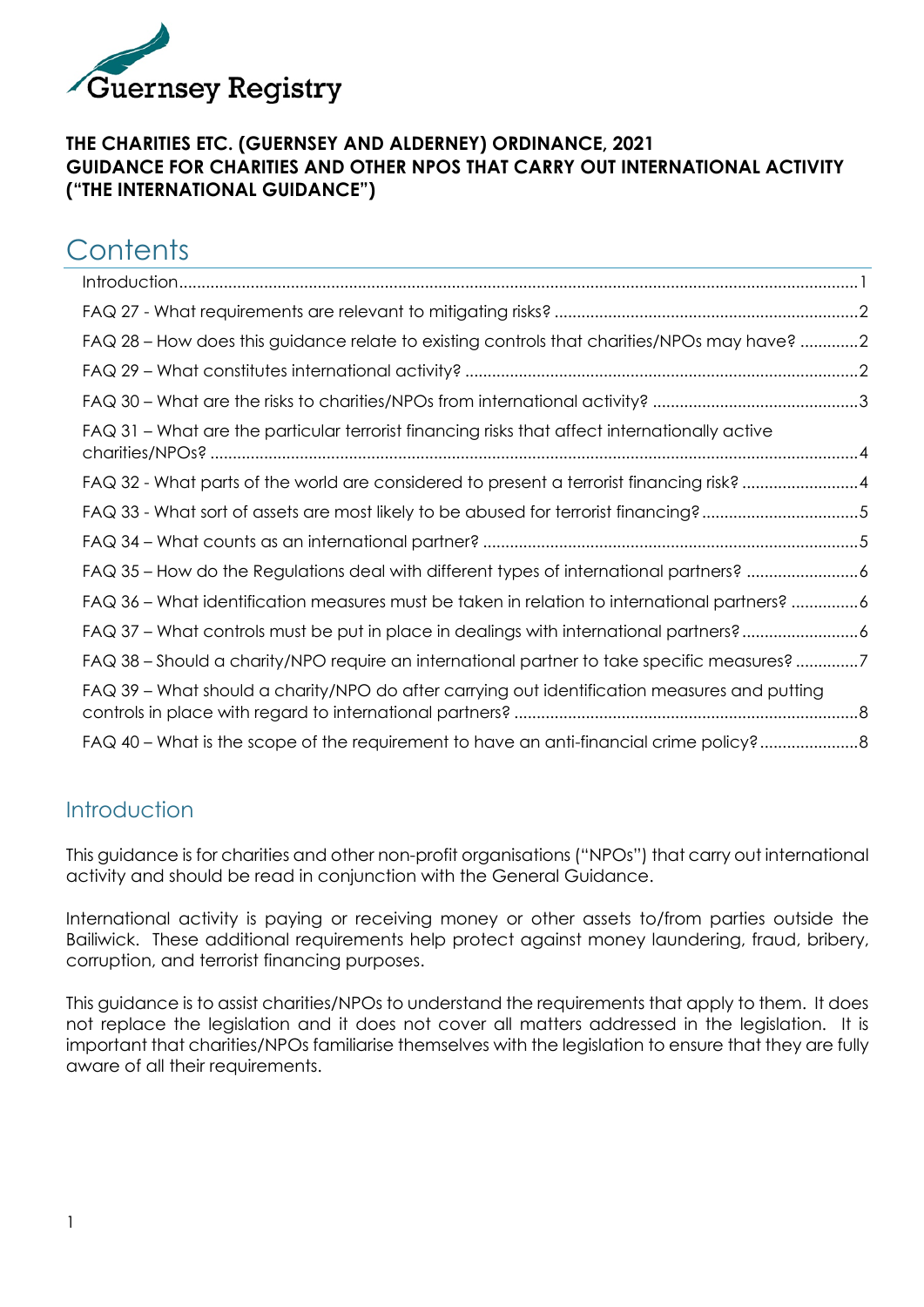

### <span id="page-1-0"></span>FAQ 27 - What requirements are relevant to mitigating risks?

The following requirements are key:

- 1. Restricting use of cash (FAQ 14)
- 2. Identification measures for donors (FAQ 19)
- 3. Identification measures for beneficiaries (FAQ 20)
- 4. Conducting internal compliance reviews (FAQ 23)
- 5. Identification measures and other controls when dealing with non-UK international partners (FAQ 36 & 37)
- 6. Anti-financial crime policy dealing with terrorist financing, money laundering, fraud and corruption (FAQ 40)

Requirements (1) to (4) are dealt with under the general guidance, 5 and 6 are dealt with in this international guidance.

Identification measures **do not apply** to dealings with organisations that are based in the UK, Jersey or the Isle of Man.

These measurers broadly reflect the Guernsey Overseas Aid & Development Commission requirements for funding applications.

### <span id="page-1-1"></span>FAQ 28 – How does this guidance relate to existing controls that charities/NPOs may have?

Charities/NPOs with anti-fraud or anti-corruption policies and control procedures are encouraged to assess and record the risks relating to their international partners and activities, in order to review and improve these measures.

Managing officers and volunteers should be made aware and consistently mindful of the charity/NPO's vulnerability to criminal abuse and encouraged to actively consider and address these risks.

#### <span id="page-1-2"></span>FAQ 29 – What constitutes international activity?

A charity/NPO engages in international activity if, in the routine course of its activities, it **receives** (or expects to receive) money or other assets from parties outside of the Bailiwick or **provides** (or expects to provide) money or other assets to parties outside the Bailiwick.

This will include both:

- Local charities/NPOs that are branches or affiliate members of an organisation based elsewhere if they receive funding from or raise funds for that organisation.
- Charities/NPOs that are established for the specific purpose of aiding other parts of the world.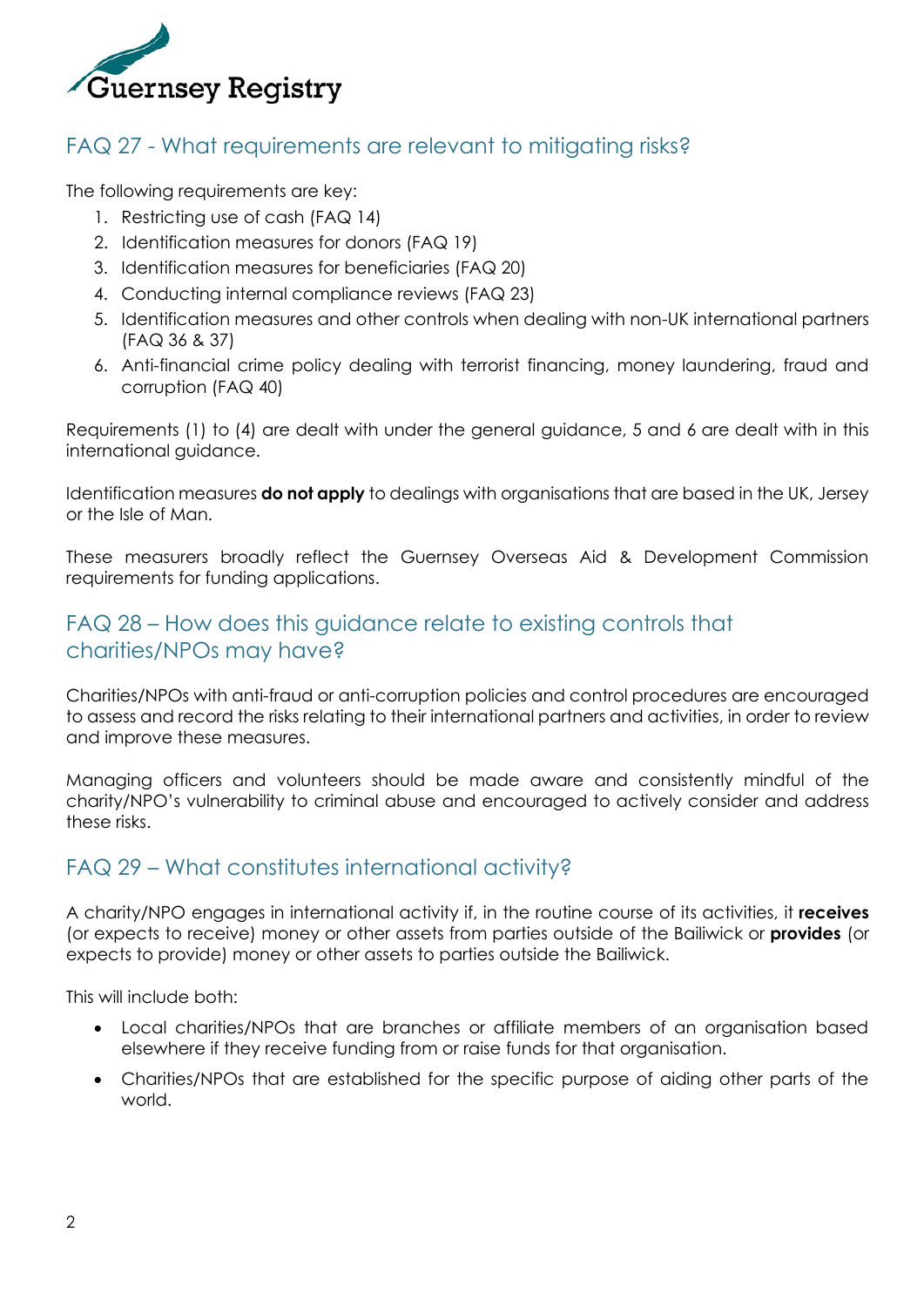

The following distributing of assets outside the Bailiwick are **NOT international activity**:

- (1) Incidental expenditure, e.g. purchase of equipment from a foreign supplier, or coach hire to transport sports teams whilst abroad, or payments to an affiliated organisation outside the Bailiwick purely for administrative purpose such as a registration fee.
- (2) Charities/NPOs with domestically focused purpose but occasionally distribute physical items such as clothing or equipment overseas for the support of purposes in another country that are linked to its purposes in the Bailiwick (e.g. a local sports club that at the end of the season sends its used kit to a team in a developing country, or a PTA that sends textbooks to a school in a deprived area.) This exemption is on the basis that although such physical items potentially have a high value in certain parts of the world, the volume is likely to be low in contrast to charities/NPOs specifically set up for this purpose and which are required to register.
- (3) Charities/NPOs whose purpose is to fund persons from the Bailiwick receiving services from a provider outside the Bailiwick. This could be payments related to a person's medical treatment or schooling in the UK, or payments to cover the expenses of a friend or family member who is providing support to the person when he or she is outside the Bailiwick.
- (4) Where the payment is in line with the purposes of the charity/NPO but is *de minimis,* or in other words is of a very low amount. An example would be where a charity/NPO exists to provide support for young musicians, if one of its officers is on tour abroad with the members of an orchestra and he or she gives them money to purchase refreshments. As this would technically be in line with the purposes of the charity/NPO it would not be an incidental expense, but the low sums involved mean that it would be considered *de minimis*.

Charities/NPOs whose only international activity comes within these four exceptions do not carry out international activity for the purposes of the additional governance and only have to meet the requirements covered by the general guidance.

### <span id="page-2-0"></span>FAQ 30 – What are the risks to charities/NPOs from international activity?

Charities/NPOs should familiarise themselves with the following reports no matter how remote a jurisdiction considers the risks of abuse of its charities/NPOs to be, each jurisdiction must play its part in supporting international efforts in this area.

#### **Concerns:**

Global bodies such as the Financial Action Task Force ("**FATF**") and the United Nations have raised concerns about legitimate assets of charities or NPOs being abused for criminal purposes in another country. This concern relates to terrorist financing, which includes the financing of acts of terrorism, terrorist recruitment and training.

In addition, there are concerns of charities or NPOs being abused for money laundering, fraud, and corruption. Therefore, the additional mitigating measures required in Part III of the Regulations are not limited to terrorist financing but are also intended to address these other forms of financial crime. 1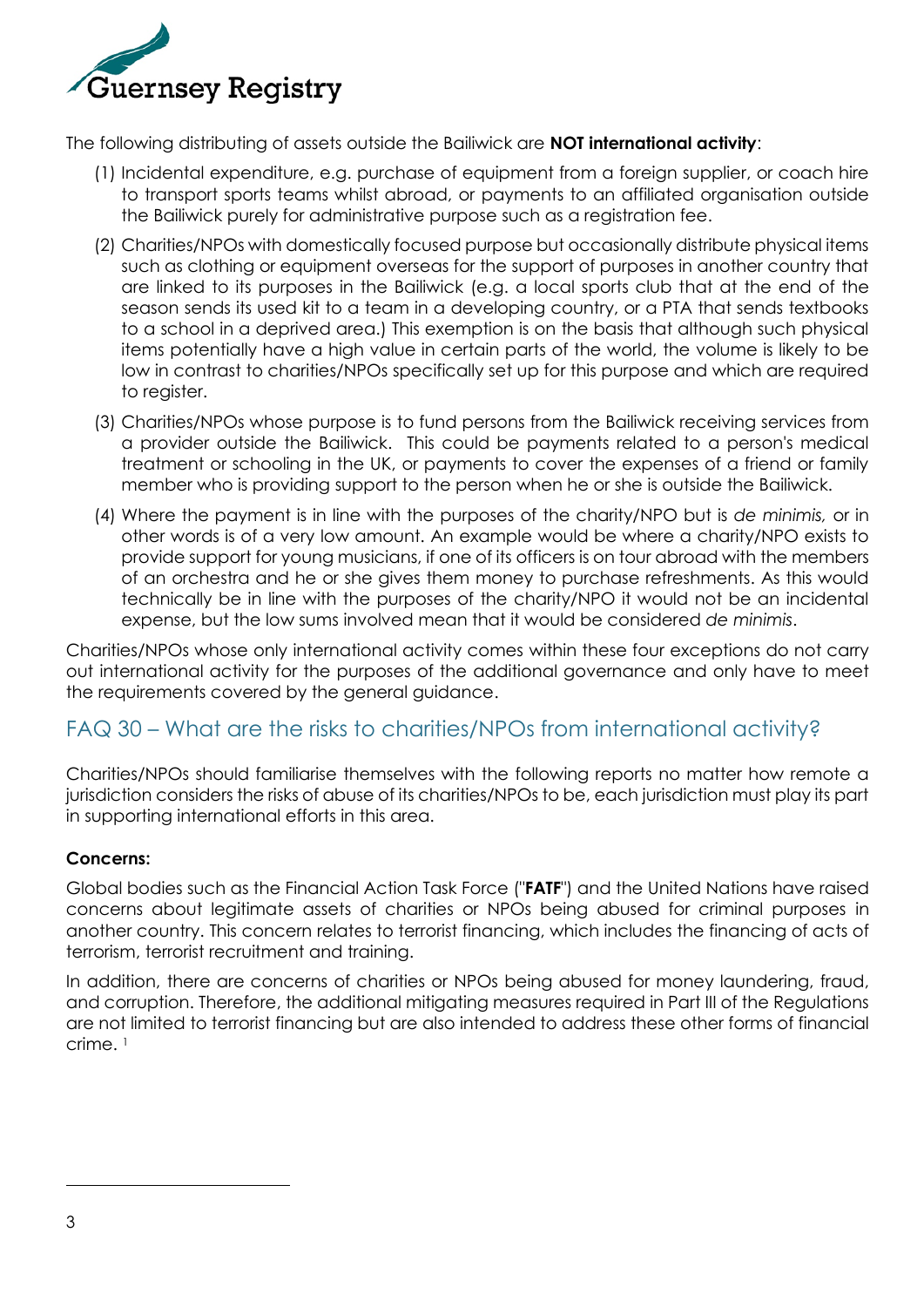

#### **Reports:**

FATF requires each jurisdiction to assess its terrorist financing risks. The Bailiwick authorities have assessed this risk for charities/NPOs as part of its National Risk Assessment ("**NRA report**") and their report is publicly available.

The States of Guernsey Policy & Resources Committee ("**P&R guidance**") published guidance on terrorist financing risks in the Bailiwick which includes matters relevant to charities/NPOs.

The NRA report and the P&R guidance have been published on the International Compliance section of the Guernsey Registry website.<sup>2</sup>

<sup>1</sup> Transparency International has issued a handbook of good practices relating to corruption Preventing [corruption in humanitarian operations -](https://www.transparency.org/en/publications/preventing-corruption-in-humanitarian-operations)… - Transparency.org that may also assist charities/NPOs in addressing their risks of other forms of financial crime, including terrorist financing.

<sup>2</sup> Available here: [International Compliance -](http://www.guernseyregistry.com/InternationalCompliance) Guernsey Registry

#### <span id="page-3-0"></span>FAQ 31 – What are the particular terrorist financing risks that affect internationally active charities/NPOs?

Terrorist financing is most likely to happen by distributions from Bailiwick charities/NPOs being diverted before or at the point of delivery in another country. This delivery may be direct or, more commonly, through an affiliated organisation or other international partner.

Charities/NPOs are vulnerable to terrorist financing when:

- Their distributions are to or for the benefit of parties in countries that are exposed to terrorism or terrorist financing.
- They make high value distributions of cash or other financial assets.
- They rely on an international partner to carry out checks on the ground and the international partner is a small or unregulated organisation.

The origin of the assets received by a charity/NPO is also relevant, due to the possibility of a Bailiwick charity/NPO unwittingly being used as a vehicle for raising or channelling funds to support terrorism abroad.

#### <span id="page-3-1"></span>FAQ 32 - What parts of the world are considered to present a terrorist financing risk?

Countries that are likely to be exposed to terrorism or to terrorist financing are referred to in the NRA report and the P & R guidance as **focus countries** (see FAQ 30).These are countries that fall into one or more of the following categories:

- Countries with areas of conflict within their borders.
- Countries that border or have other strong geographical links to countries that have an active terrorism or terrorist financing threat.
- Countries with a section of the population that is targeted by terrorist organisations for support and cover because it may be sympathetic to regional or terrorist acts (whether because of diaspora links or otherwise).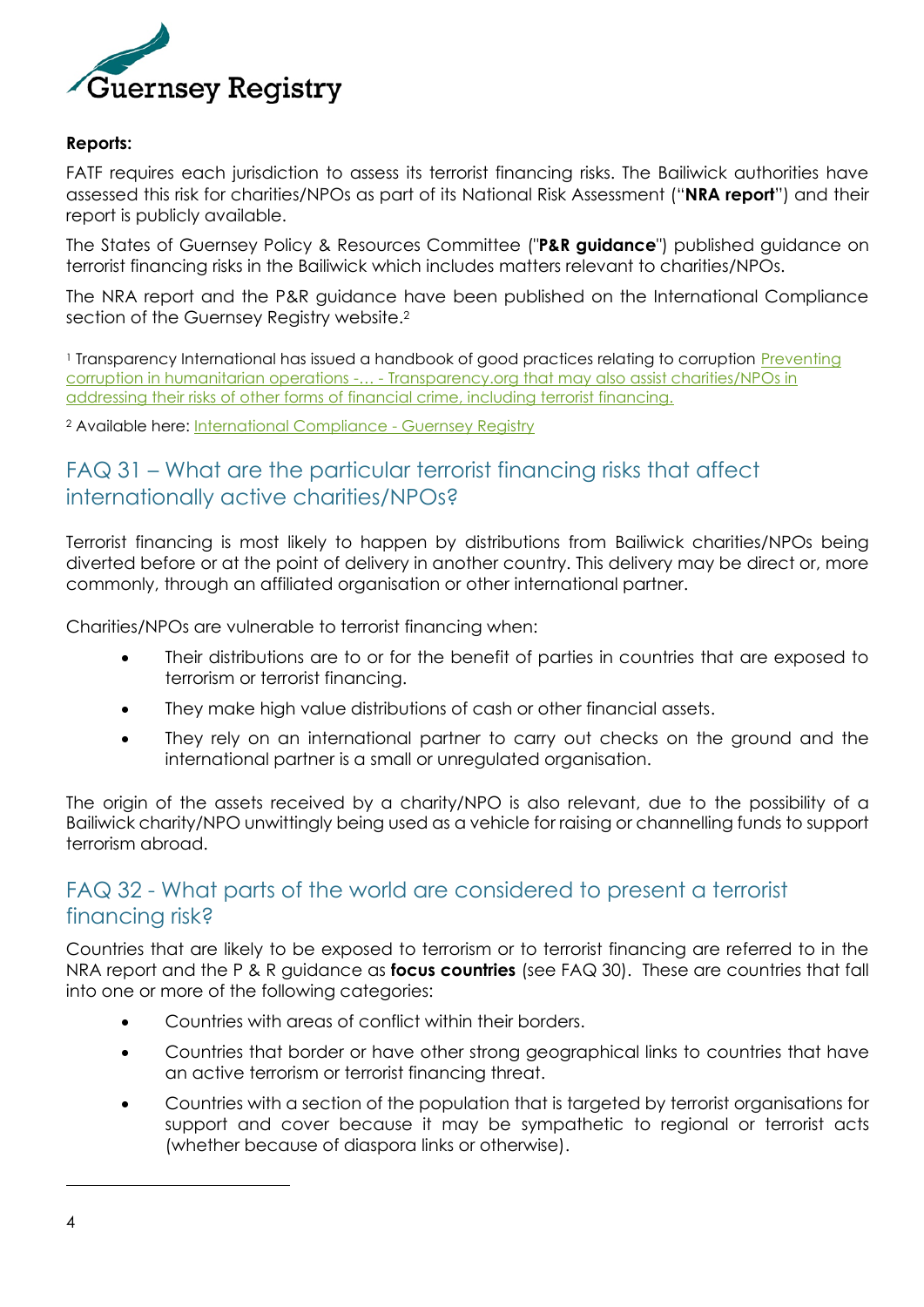

- Countries that are involved in state-sponsored terrorism.
- Countries with a secondary terrorism or terrorist financing threat, i.e. where there may not be an active terrorism or terrorist financing threat but where there is a heightened threat of crimes whose proceeds are typically used by organised criminal groups to fund terrorism (e.g. corruption and drug trafficking).

It is not possible for the Bailiwick authorities to give a list of focus countries, due to the rapidly evolving international situation with regard to terrorism and the danger of any list of countries being treated as exhaustive. However, there are links to information sources in the NRA report and the P & R guidance which charities/NPOs may find useful in assessing whether any jurisdictions with which they have links are focus countries.

In addition to these sources, charities/NPOs should consider other publicly available information to check whether they should treat a particular country as a focus country.

### <span id="page-4-0"></span>FAQ 33 - What sort of assets are most likely to be abused for terrorist financing?

The greatest risk is with financial assets rather than physical items. However, it is important to be aware that there are still risks attached to the distribution of physical assets, as these may be sold to raise funds or to provide logistical support for terrorist organisations, particularly in countries where most people do not have bank accounts. This is a particular risk with items such as medical supplies for which there is likely to be a ready market.

#### <span id="page-4-1"></span>FAQ 34 – What counts as an international partner?

An international partner may be an affiliated organisation or other organisation that is separate from a charity/NPO but has an agreement to collaborate with it. It may also be an individual.

International partners usually operate "on the ground" where distributions are to be made. The risks from dealing with international partners may vary considerably, depending on the profile of the international partner and the areas in which it operates.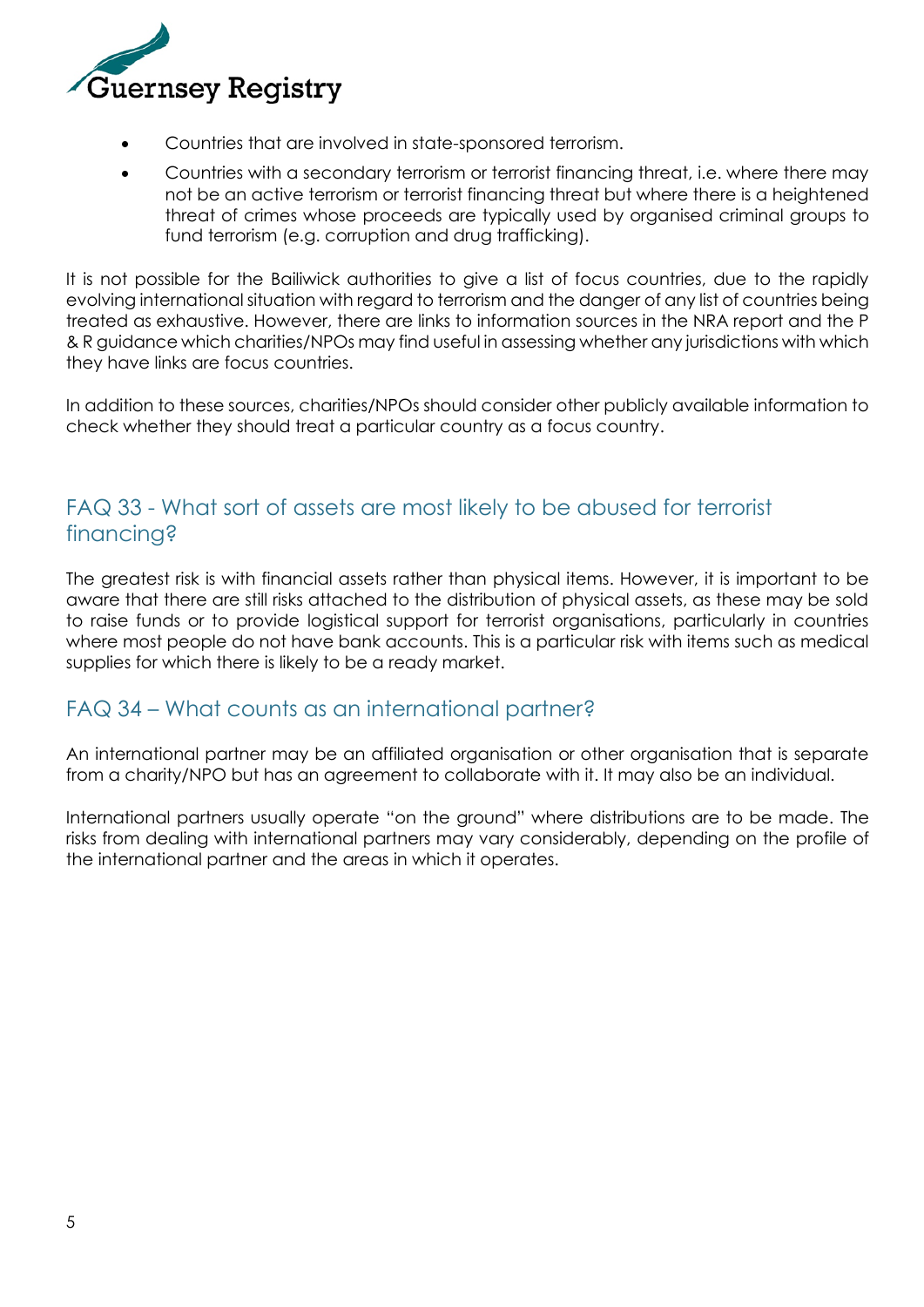

#### <span id="page-5-0"></span>FAQ 35 – How do the Regulations deal with different types of international partners?

There are no additional requirements relating to international partners based in the UK, Jersey, or the Isle of Man (i.e. UK branches of international organisations, e.g. ActionAid).

Charities/NPOs are required to implement risk mitigation measures for international partners which the managing officers consider reasonable in their particular circumstances and in the manner that is best suited to their specific situation.

For example:

The controls that a charity/NPO should have in place if it makes distributions via a small partner organisation in a focus country would be excessive if applied by a charity/NPO making distributions in a country with a very low crime rate via a large well-established organisation.

The measures that are appropriate for a charity/NPO that only distributes physical items abroad are unlikely to be sufficient for a charity/NPO that makes financial distributions.

#### <span id="page-5-1"></span>FAQ 36 – What identification measures must be taken in relation to international partners?

UK branches are exempt from the identification measures.

The identification measures for international partners are the same as for beneficiaries (General Guidance FAQ 20), except that there is no threshold.

For example:

If an international partner is a household name (i.e. a large scale reputable international organisation such as UNICEF), it is generally sufficient to carry out an internet search to check for anything that undermines their good standing.

In practice identification measures are most likely required for smaller less well-known organisations. More detailed checks need to be carried out, such as online searches concerning the managing officers or members of the international partner and reviewing their governance requirements or other measures that they have in place to prevent abuse.

#### <span id="page-5-2"></span>FAQ 37 – What controls must be put in place in dealings with international partners?

Arrangements with an international partner should be agreed in writing in advance of any distributions being made, and the agreement should cover, at a minimum, the nature and purposes for which distributions will be made.

In exceptional circumstances where:

- Advance agreement is not practical due to the urgency of the situation (e.g. humanitarian emergency), written arrangements should be obtained as and when possible.
- A written agreement is impossible (e.g. due to literacy), the circumstances and verbal understanding should be recorded.

Subject to this, the general expectation is for written agreements in advance.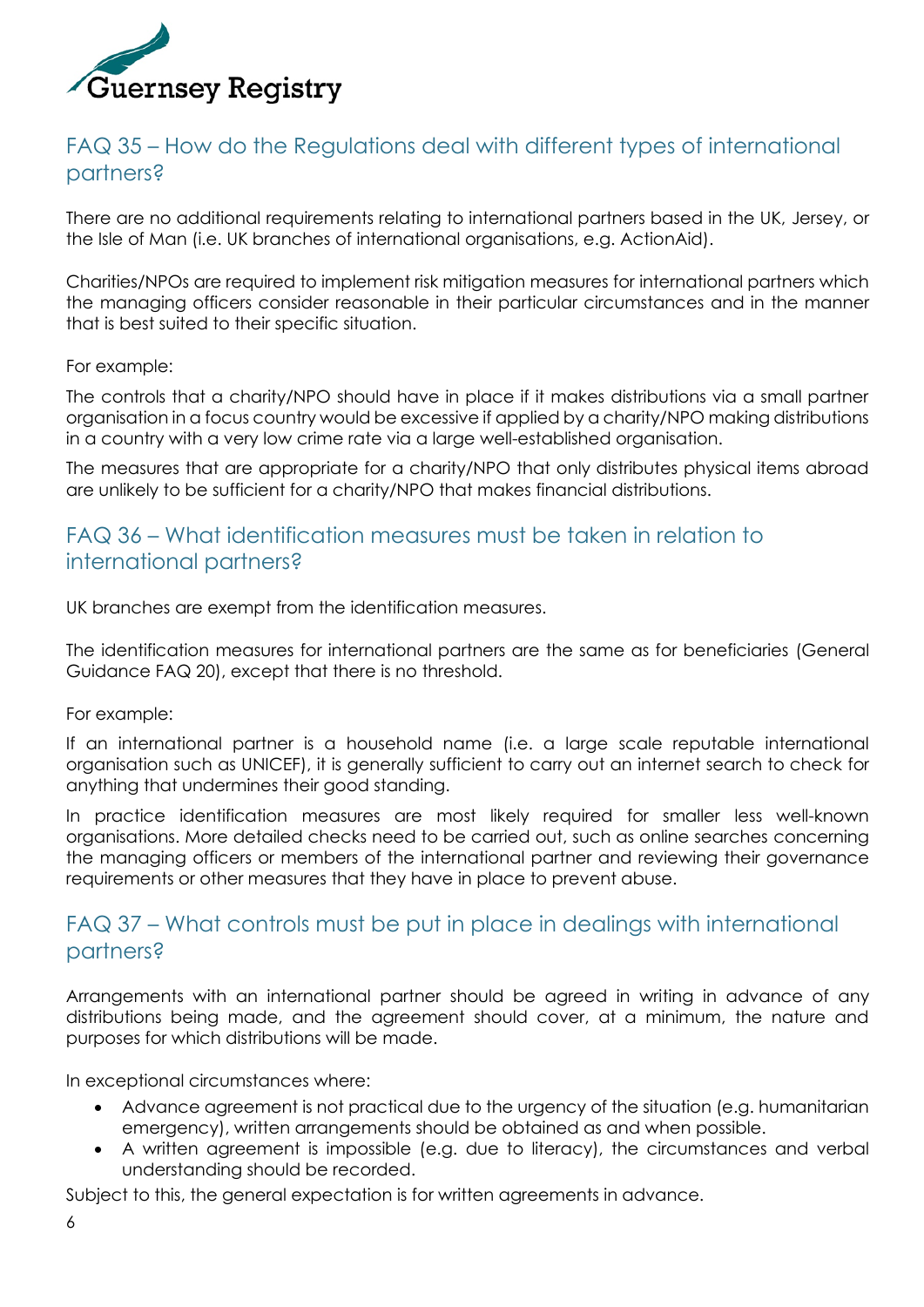

Dealings with international partners must be properly reflected in the records of the charity/NPO and consistent with any records kept outside the Bailiwick, including by the international partner.

These measures will usually be sufficient to address the risks of financial crime if the international partner is a large very well-known organisation with a good reputation, or if the distribution takes the form of physical items rather than financial assets. Please also see FAQ 38.

#### <span id="page-6-0"></span>FAQ 38 – Should a charity/NPO require an international partner to take specific measures?

There are two situations where, in addition to the measures outlined at FAQ 37, a charity/NPO must ensure that the international partner has measures in place to mitigate the risk of terrorist financing or other forms of financial crime:

- 1. Distributions to or via an international partner operating in a focus country (see FAQ 32).
- 2. The charity/NPO considers the international partner to be high risk for any other reason (e.g. historical instances of unexplained funds).

Additional measures will depend on the particular circumstances and the profile of the international partner (e.g. more stringent measures for large sums of money than for distributions of physical items).

Additional measures:

- 1. Policies and procedures to prevent terrorist financing and other financial crime (including, at a minimum, checks on parties to whom distributions will be made).
- 2. Good governance and financial management measures, such as-:
	- o Proper planning, that clearly defines the scope of activities to be carried out
	- o Monitoring systems for ensuring that funds and services are being used as intended
	- o Preparation of budgets for specific projects
	- o Segregation of duties where possible
	- o Regular bank reconciliation checks
	- o Multiple signatories for all bank account activity
	- o Restricting full access to all areas of the accounting system
	- o Regular review of and spot checks on payroll records to ensure consistency with staff movements
	- o Reconciliation of supplier statements, invoices, and creditor balances
	- o Documented authority thresholds for the approval of and payments to suppliers
	- o Random checks to ensure expenditure below key thresholds is legitimate
	- o Procedures to address any employee/trustee connections with suppliers
	- o Proper controls including a full documentary audit trail, for monitoring expenses.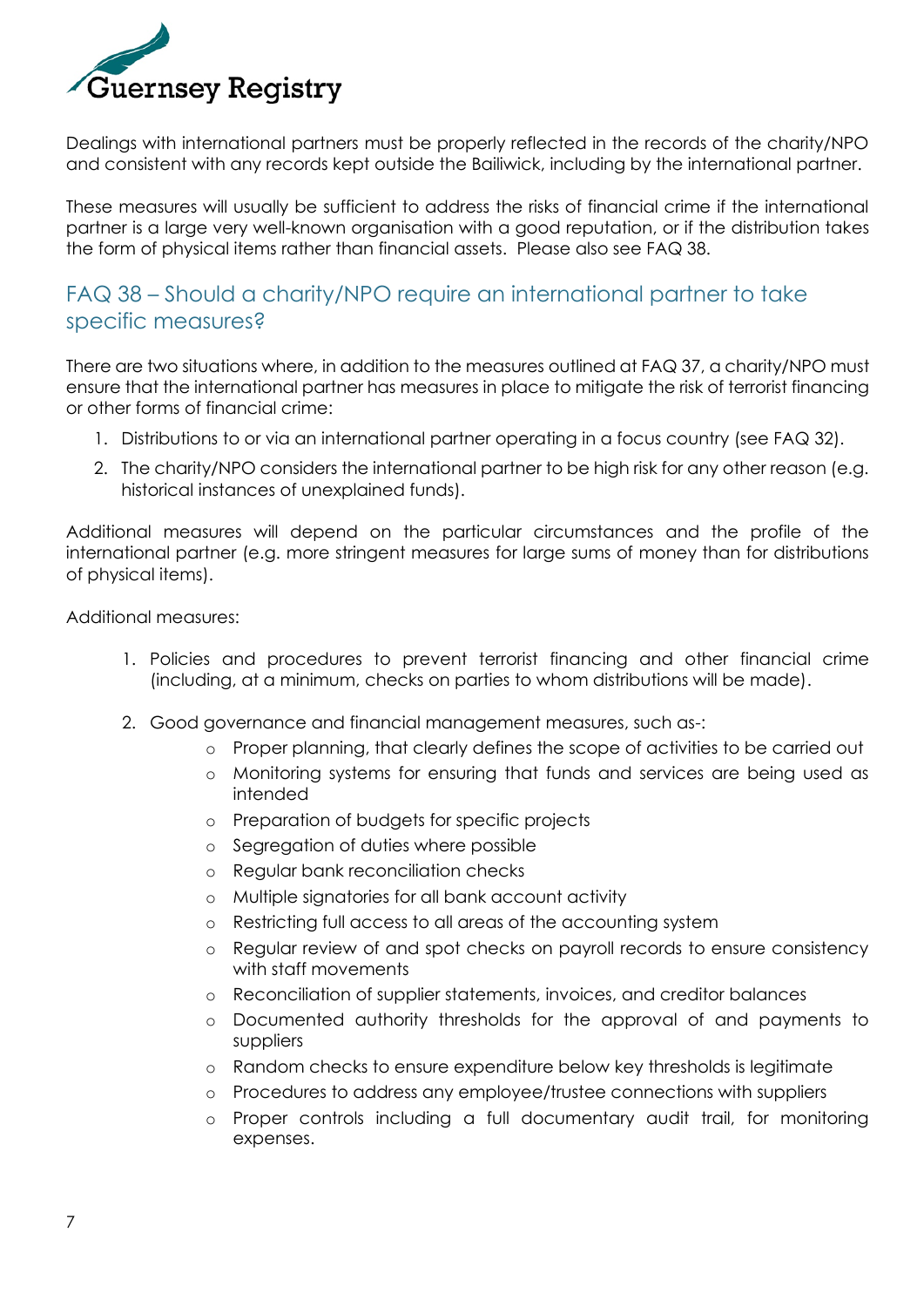

3. Periodic feedback on its activities to the charity/NPO.

It may also be advisable, depending on the circumstances, to include in the written agreement with the international partner some additional measures such as:

- o certification by the international partner that they are in compliance with all applicable laws that prohibit transactions or providing benefit to a terrorist group and will not provide any support or assistance to terrorist supporting persons or entities
- o certification that the international partner and its principals are not a debarred, ineligible, voluntarily excluded or suspended party by any department or agency
- o A specific clause prohibiting the international partner from providing assistance to or allowing distribution, handling or allocation of assistance by military or combatant groups
- o A specific clause that the international partner agrees that, under no circumstances, will any funds be provided to any entity or individual designated under sanctions measures enacted by the United Kingdom, United Nations, or the European Union
- o A clause that requires the international partner to report any instances of diversion or interference by any armed group, including any terrorist organisation
- o Where possible for the signing of the written agreement to be witnessed by members of the community or other stakeholders, to ensure that those involved are aware of and understand the provisions of the contract, and that the entire community will safeguard its implementation.

#### <span id="page-7-0"></span>FAQ 39 – What should a charity/NPO do after carrying out identification measures and putting controls in place with regard to international partners?

Make and keep detailed records of the identification information relating to an international partner and of the controls that have been put in place, this may be done in a way that protects confidentiality (e.g. by maintaining confidential records that are available to managing officers but not to the wider membership/volunteers).

Take further actions if identification measures cannot be carried out, or the charity/NPO has concerns that the controls are insufficient to mitigate the risks attached to dealing with an international partner. Further action might be making further enquiries, applying extra conditions or controls to particular assets/activities, or in some cases deciding to exit the relationship with the international partner. Make and keep a record of any additional actions and their outcomes.

#### <span id="page-7-1"></span>FAQ 40 – What is the scope of the requirement to have an anti-financial crime policy?

All charities/NPOs that carry out international activity must have an anti-financial crime ("AML") policy. This should be a written document that:

• Summarises the risks of terrorist financing, money laundering, fraud and corruption that arise from the international activity carried out by the charity/NPO; and